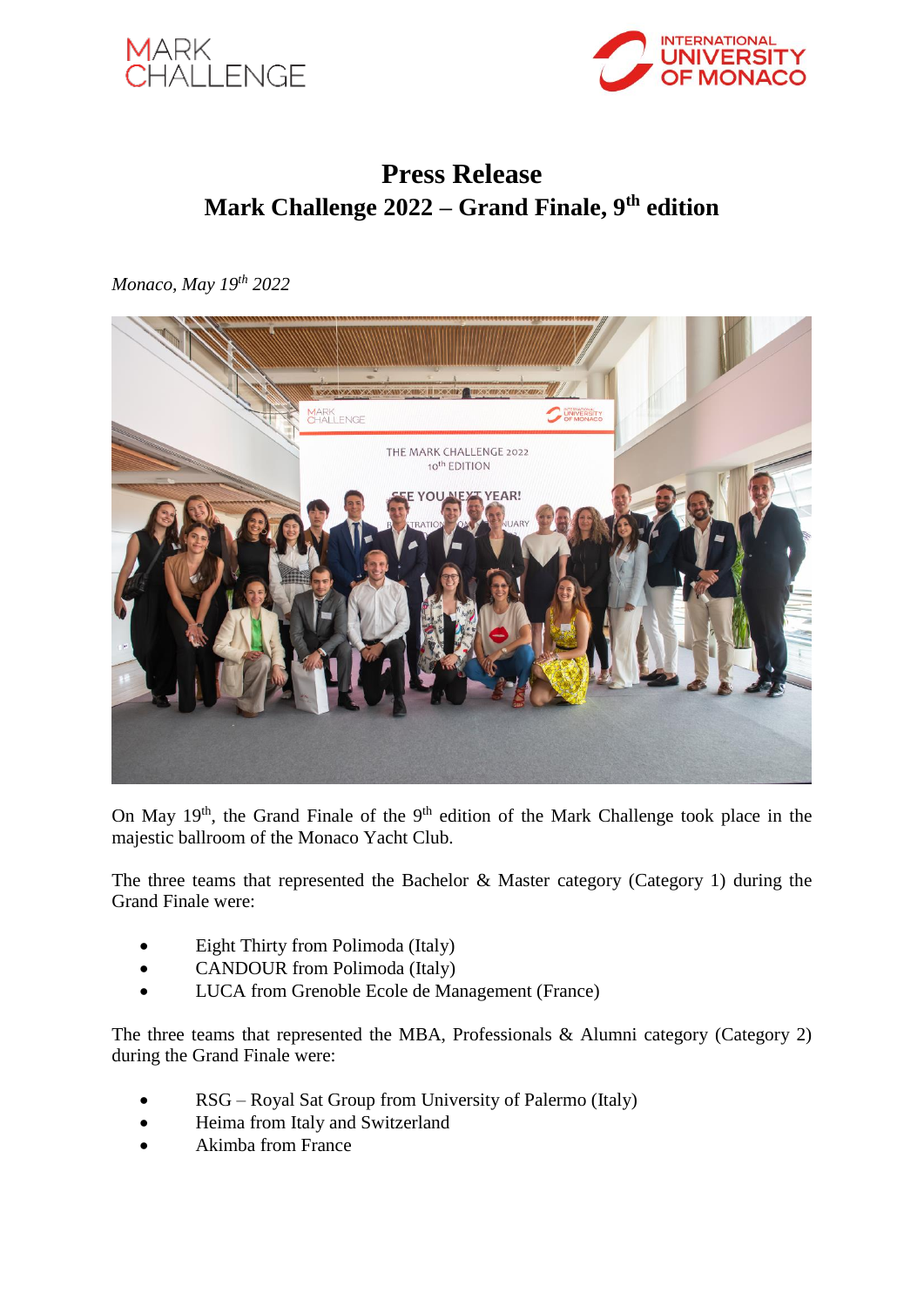



## **Final Jury panel**

- **President**: **Ms. Amel Boubaaya**, Head of Marketing and Communications Europe at Bentley Motors
- **Ms. Federica Beretta**, Director at Hauser and Wirth Monaco
- **Mr. Michel Bouquier**, Senior Advisor, Monaco Government Finance and Economy **Department**
- **Mrs. Federica Bruno**, Managing Director, 3D COMM
- **Ms. Olga Chabr Grillová**, Entrepreneur, developer and investor CEO of EMPIRENT - Co-Founder of Leeaf
- **Mr. Rumble Romagnoli**, Founder and President Relevance
- **Mr. Anthony Saccon**, Education, Equity & Inclusion Program Director, H For Human Foundation (H-Farm)

## **Winners**

The Jury of the Grand Finale chose team **Eight Thirty from Polimoda (Italy)** as the winner in Category 1 and **RSG – Royal Sat Group from University of Palermo (Italy)** as the winner in Category 2.

Team **Eight Thirty** presented a comprehensive end-to-end tech platform capable of providing luxury fashion houses with an exclusive online database of highly curated scarce artisanal treasures in the fields of textiles and fashion, which luxury fashion houses can use to either recruit artisans or collaborate with them for their collection. This is supported with a virtual reality interface that simulates the artisans' world using geographic mapping set up at their showroom, allowing luxury brands to virtually meet and follow up on projects while indulging in the world of artisanal treasures. The project also intends to create an FT version of the artisanal products, which will be offered on their metaverse platform.

The concept was chosen for his ability to leverage and empower luxury values, from heritage and tradition to today's world of excellence, and changes, with technology, a strong intergrowth and a social market place of artisans. A great win-win, and passionate solution.

Team **RSG – Royal Sat Group** aims to become the sole point of reference for the technology for superyachts through two new types of hardware: one will provide worldwide connectivity to superyachts at 200mbps; the second hardware will provide cyber security.

This project won the 9<sup>th</sup> edition of Mark Challenge because of his strong potential, well defined marketspace, and opportunity for further development.

# **Prizes**

Team Eight Thirty (Category 1 winner) has been awarded:

- **H For Human Foundation (H-FARM):** a tutor day within H-FARM Campus (value 2.000 EUR)
- **Neos Chronos**: a 3000 EUR Sales Optimization Workshop
- **Relevance**: 1-hour discovery meeting to understand the business model as well as the objectives and KPIs, and 3 hours of consultancy with a senior specialist to help the team develop the strategy and advice on digital best practices (value 800 EUR)
- **VBC – Virtual Business Card**: a free premium business card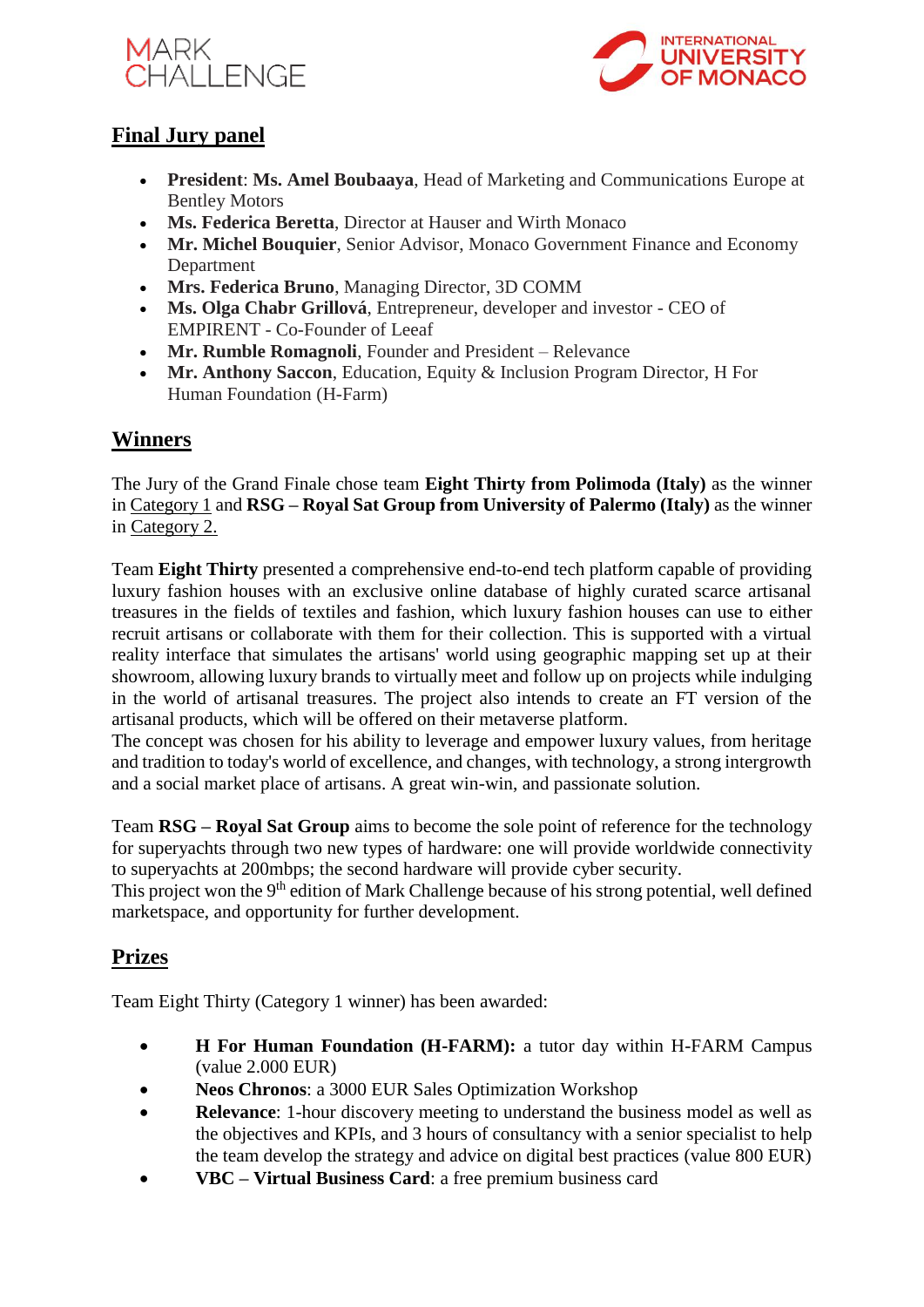



Team RSG – Royal Sat Group (Category 2 winner) has been awarded:

- **Empirent**: a financial prize of 2000 EUR and 6 months of mentorship program with Ms. Olga Chabr Grillova, CEO
- **H For Human Foundation (H-FARM)**: a tutor day within H-FARM Campus (value 2.000 EUR)
- **Neos Chronos**: a 3000 EUR Sales Optimization Workshop
- **Relevance:** 1-hour discovery meeting to understand the business model as well as the objectives and KPIs, and 3 hours of consultancy with a senior specialist to help the team develop the strategy and advice on digital best practices (value 800 EUR)
- **VBC – Virtual Business Card**: a free premium business card

### **Special Awards**

During the Grand Final, besides the Best Business Plan awards for category 1 and 2, three Special Awards have been conferred:

- Fashion and Accessories,
- Yachting,
- Entrepreneurship.

The Special Award in Yachting is proudly sponsored by Yachting Ventures and in partnership with the Monaco Yachting Cluster and Young Professionals in Yachting - Monaco.

The Winner will receive a fully sponsored spot on Yachting Ventures' next accelerator program, as well as access to all of the support, mentorship, and community resources offered via the Yachting Ventures platform.

The Winner of the Special Award in Yachting 2022 is team **YachtingONE (Germany).** The project offering is a unique model of tokenized co-ownership in an innovative time sharing concept, and was chosen for embracing the trend of co-ownership via their use of tokenization, which will offer enhanced flexibility and allow customers to swap and sell their weeks onboard. This added flexibility should encourage more entrants into the market, and will likely provide a great stepping stone for charterers looking to take the next step towards hastle-free ownership.

Given that the difference between first and second place for the Special Award in Yachting was only one point, the Yachting Jury agreed to give team **BOATDOC** from the International University of Monaco (Monaco) a **Special Mention in Yachting**.

The Special Award in Fashion & Accessories is proudly sponsored by Angels4Women. The prize awarded includes the support for further business development provided by Angels4Women, through Mrs. Annamaria Tartaglia, founder and board member of the association, CEO of The Brand Sitter, with a proven experience in Luxury and Fashion.

#### The Winner of the Special Award in Fashion & Accessories 2022 is team **Eight Thirty from Polimoda (Italy).**

The project was chosen for its focus on craftsmanship and research, two values that fashion cannot ignore. A project that embraces sustainability and technological implementation by creating an original and well-conceived mix.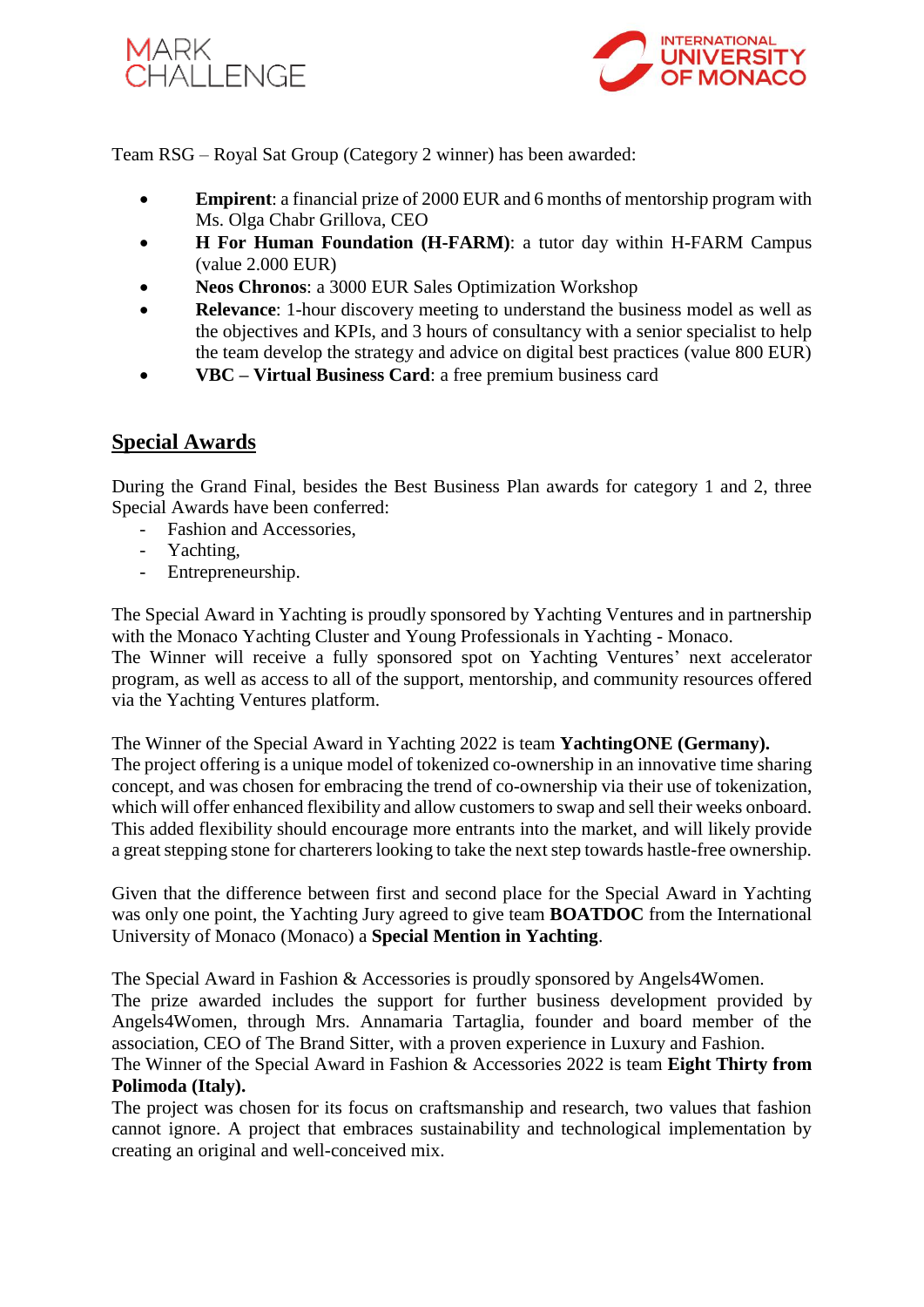



Given that the difference between first and second place for the Special Award in Fashion & Accessories was only one point, the Fashion & Accessories Jury agreed to give team **Watchplus24** from the International University of Monaco (Monaco) a **Special Mention in Fashion & Accessories**.

The Special Mention Award is proudly sponsored by Gruppo Matches. The prize consists of a marketing branding package.

The Special Award in Entrepreneurship is the surprise of this year's edition and is proudly sponsored by AIIM – Associazione Imprenditori Italiani nel Principato di Monaco.

The prize consists of two invitations for two people to the  $5<sup>th</sup> GALA$  DINNER, which AIIM organises in partnership with FORBES MONACO at the end of November 2022.

The Winner of the Special Award in Entrepreneurship 2022 is team **Watchplus24 from the International University of Monaco (Monaco).**

The project was chosen for the impactful communication, the well-executed video and the concept of presenting time in its various forms.

### **Audience Choice and Social Media Contest**

The Winner of the Audience Choice 2022, voted by the public, is **CANDOUR from Polimoda (Italy).**

The Winner of the Social Media Contest 2022 addressed to the semi-finalist teams is **LUCA from Grenoble Ecole de Management (France).**

The contest required semi-finalists to create an Instagram campaign for the business idea they presented to the Mark Challenge. Each winning team member received 2022 Monaco Grand Prix tickets from May 26th to 29th.

The Winner of the Social Media Contest 2022 addressed to the voters is **@ccparker09** on Instagram.

The prize awarded includes a Chilli n.5 Dining Collection and a 50 EUR Monte-Carlo Société des Bains de Mer gift card.

More information regarding the social media contest can be found at the following link: <https://bit.ly/38eIBAY>

#### **Mark Challenge 2022**

Mark Challenge is a business plan competition, powered by the International University of Monaco (IUM), aiming at connecting students and professionals with community leaders and academic professionals. The competition is conducted in the form of a pitch, and the projects must meet the following prerequisites:

- Be a luxury or premium product/service
- Have an international scope
- Have an environmental or social impact
- Target High Net Worth and/or Ultra High Net Worth Individuals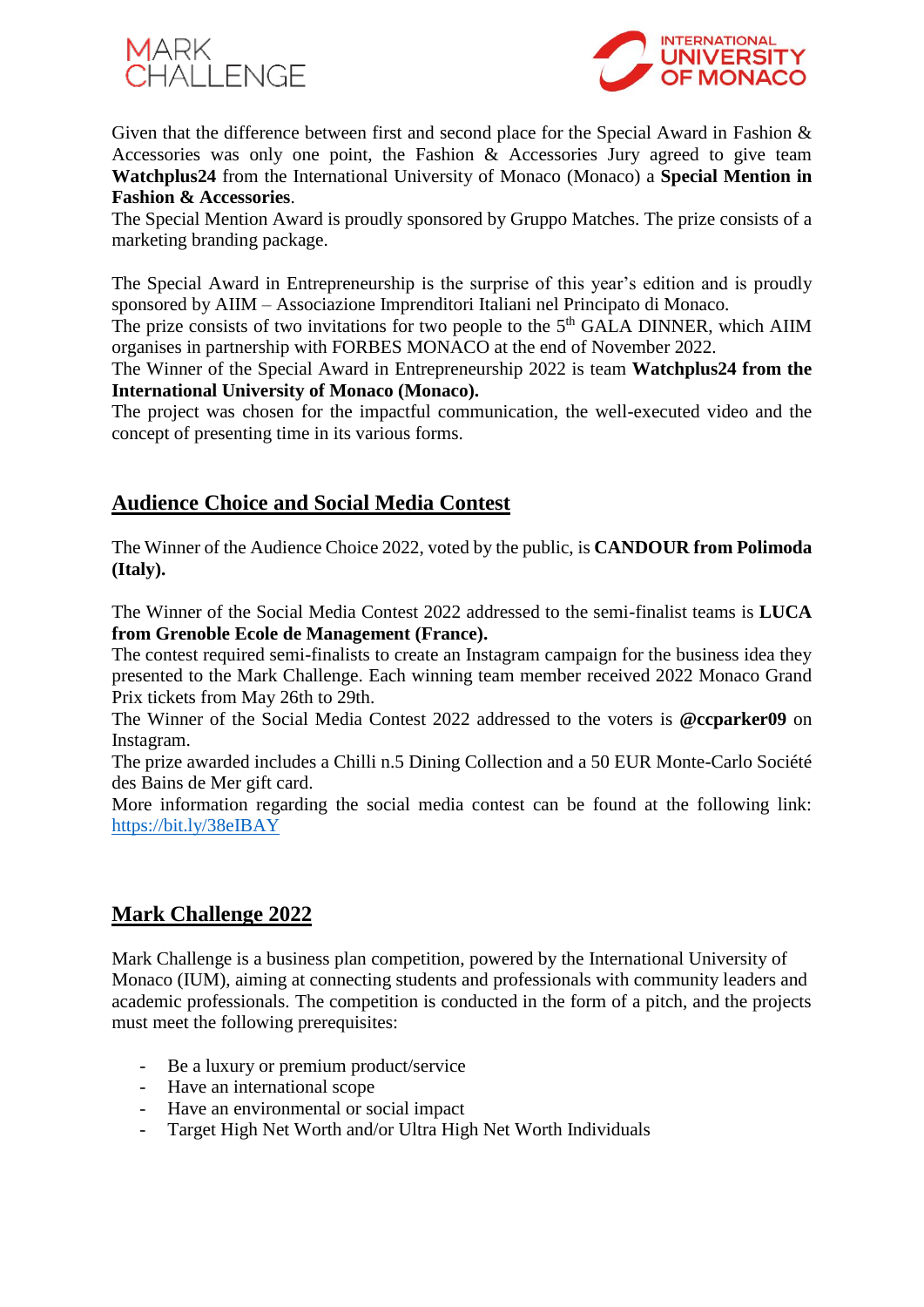



IUM organizes the competition with the support of a committee consisting of University faculty, students, and alumni communities, as well as local and international professionals.

For the  $9<sup>th</sup>$  edition, we had 2 categories of competing teams:

- Category 1: Bachelor students, Master students (only teams of 2-4 were allowed to compete);
- Category 2: MBA, Executive MBA, Alumni, professionals with or without university degree (NEW: mono entrepreneurs were allowed to compete alone).

They have competed in 3 qualifying rounds:

- Round 1: Submission of business concept (presentation and executive summary) and 1-minute video – Jury 1 deliberated on March  $21^{st}$
- Round 2: Submission of business plan and 1-minute video Jury 2 deliberated on April  $2.1$ <sup>st</sup>
- Round 3: Online Battles (April  $25<sup>th</sup>$  [for Category 2,](https://youtu.be/rwAgEBdBpKg) and April  $26<sup>th</sup>$  [for Category 1\)](https://youtu.be/o1bOF-KMgi8).

The 6 Finalist teams, proposed by Jury 2 and confirmed and/or modified with the Online Battles, had the opportunity to pitch their entrepreneurial ideas to the final Jury.

The Grand Finale 2022 took place in the prestigious location of the Monaco Yacht Club on May 19th, 2022.

#### **Numbers of the 9th edition**

In this 9<sup>th</sup> edition of the competition, 112 teams representing 46 international universities and business schools competed. Registered teams grouped 310 students and professionals representing 49 nationalities.

This year, the highest number of applications came from institutions in the United Kingdom, Italy and France with 9, 9 and 8 Universities and Business Schools registered respectively.

#### **Sponsors**